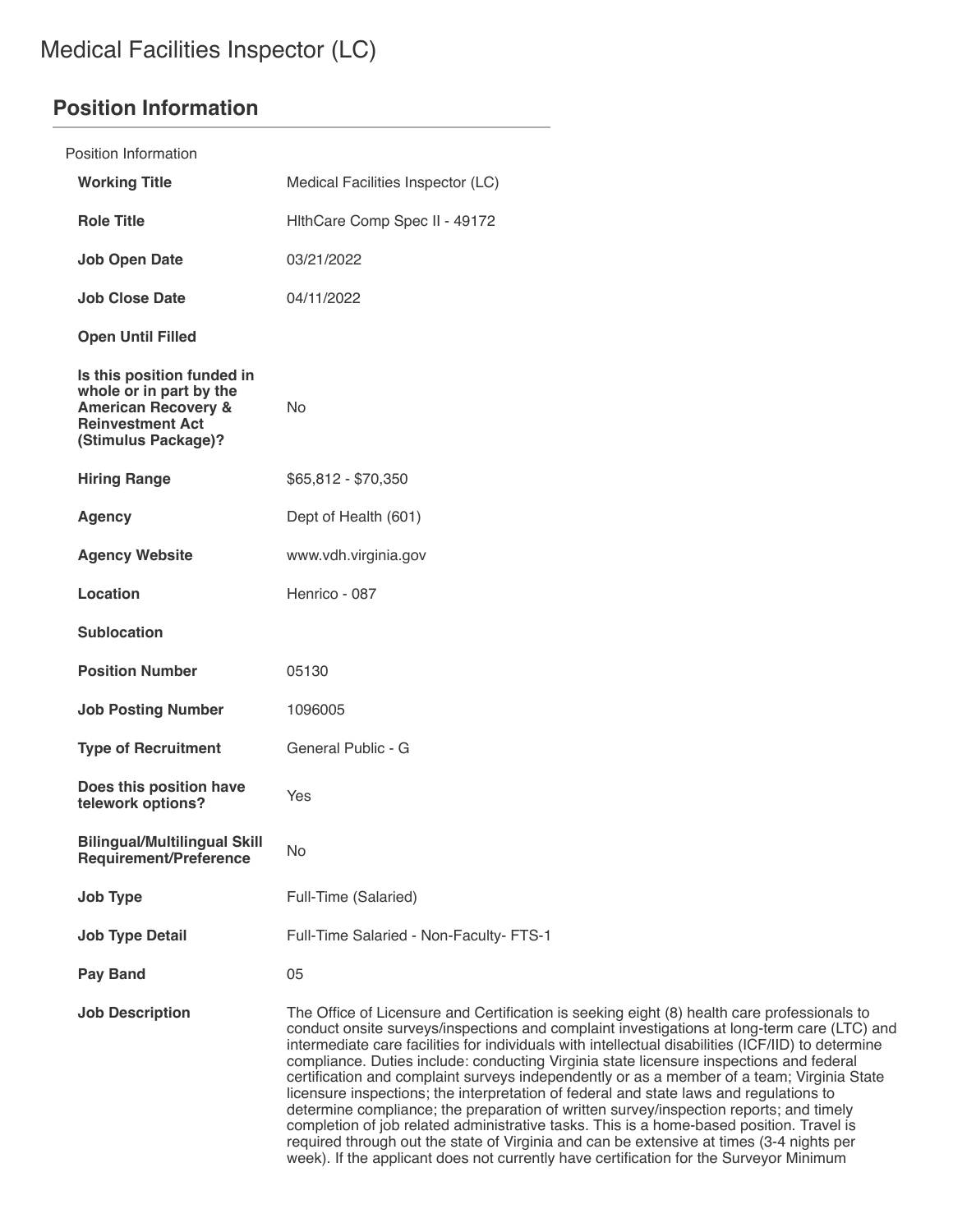|                                                     | Qualifications Test (SMQT), certification must be obtained within a year of hire.                                                                                                                                                                                                                                                                                                                                                                                                                                                                                                                                                                                                                                                                                                                                                                                                                                                                                                                                                                                                                                                                                                                                                                                                                                                                                                                                                             |
|-----------------------------------------------------|-----------------------------------------------------------------------------------------------------------------------------------------------------------------------------------------------------------------------------------------------------------------------------------------------------------------------------------------------------------------------------------------------------------------------------------------------------------------------------------------------------------------------------------------------------------------------------------------------------------------------------------------------------------------------------------------------------------------------------------------------------------------------------------------------------------------------------------------------------------------------------------------------------------------------------------------------------------------------------------------------------------------------------------------------------------------------------------------------------------------------------------------------------------------------------------------------------------------------------------------------------------------------------------------------------------------------------------------------------------------------------------------------------------------------------------------------|
| <b>Minimum Qualifications</b>                       | Applicants must a licensed or certified healthcare professional (able to work in Virginia) with<br>sufficient clinical experience to evaluate the delivery of healthcare in the long term care<br>setting. Candidates must be able to evaluate health related services to determine adherence<br>to established statutes, regulations and standards, communicate detailed information orally<br>and in writing, and have strong organizational skills.                                                                                                                                                                                                                                                                                                                                                                                                                                                                                                                                                                                                                                                                                                                                                                                                                                                                                                                                                                                        |
| <b>Preferred Qualifications</b>                     | Prefer a registered nurse (RN) with experience in private/public LTC health care setting.<br>Prefer experience with state/federal health care facility inspections programs.                                                                                                                                                                                                                                                                                                                                                                                                                                                                                                                                                                                                                                                                                                                                                                                                                                                                                                                                                                                                                                                                                                                                                                                                                                                                  |
| <b>Special Requirements</b>                         | The successful candidate must be able to obtain medical clearance and be fit tested for an<br>N95 respirator. The successful candidate must complete required federal training and<br>become SMQT certified within a year of hire. Employment is contingent upon satisfactory<br>results of a state and federal criminal history background check and the Department of<br>Social Service's Child Abuse and Neglect Central Registry check, U.S. HHS IG Exclusion<br>List check, employment reference check, and E-Verify. The selected candidate must<br>complete a Statement of Personal Economic Interests as a condition of employment, if<br>applicable (Va. Code 2.2-3114). Other financial, credit, driving, or other background checks<br>prior to employment may be required for certain positions.                                                                                                                                                                                                                                                                                                                                                                                                                                                                                                                                                                                                                                  |
| <b>Special Instructions to</b><br><b>Applicants</b> | VDH accepts only on-line applications. Faxed, mailed, or emailed applications will not be<br>considered. Applications are accepted until 11:59 p.m. on the job closing date. It is the policy<br>of the Commonwealth and VDH that all aspects of human resource management be<br>conducted without regard to race (or traits historically associated with race including hair<br>texture, hair type, and protective hairstyles such as braids, locks, and twists), sex; color;<br>national origin; religion; sexual orientation; gender identity or expression; age; veteran<br>status; political affiliation; disability; genetic information; and pregnancy, childbirth, or related<br>medical conditions. As a V3 (Virginia Values Veterans) organization, VDH honors the<br>Commonwealth's veteran's hiring preference. VDH employees have a shared Code of<br>Ethics, which can be found in the bottom banner of our website: www.vdh.virginia.gov.State<br>agencies must provide reasonable accommodation to applicants with disabilities where<br>appropriate. Applicants requiring reasonable accommodation for any part of the application<br>process should follow the instructions in the job opportunity announcement. For any part of<br>the remaining hiring process, applicants should contact the hiring agency directly.<br>Determinations on requests for reasonable accommodation will be made on a case-by-case<br>basis. |
| Contact Information                                 |                                                                                                                                                                                                                                                                                                                                                                                                                                                                                                                                                                                                                                                                                                                                                                                                                                                                                                                                                                                                                                                                                                                                                                                                                                                                                                                                                                                                                                               |
| <b>Name</b>                                         | Virginia Pierce                                                                                                                                                                                                                                                                                                                                                                                                                                                                                                                                                                                                                                                                                                                                                                                                                                                                                                                                                                                                                                                                                                                                                                                                                                                                                                                                                                                                                               |
| <b>Phone</b>                                        | (804) 864-7728                                                                                                                                                                                                                                                                                                                                                                                                                                                                                                                                                                                                                                                                                                                                                                                                                                                                                                                                                                                                                                                                                                                                                                                                                                                                                                                                                                                                                                |
| Fax                                                 | N/A                                                                                                                                                                                                                                                                                                                                                                                                                                                                                                                                                                                                                                                                                                                                                                                                                                                                                                                                                                                                                                                                                                                                                                                                                                                                                                                                                                                                                                           |
| <b>Email</b>                                        | virginia.pierce@vdh.virginia.gov                                                                                                                                                                                                                                                                                                                                                                                                                                                                                                                                                                                                                                                                                                                                                                                                                                                                                                                                                                                                                                                                                                                                                                                                                                                                                                                                                                                                              |
| <b>Address</b>                                      | 109 Governor Street<br>Richmond, VA 23219                                                                                                                                                                                                                                                                                                                                                                                                                                                                                                                                                                                                                                                                                                                                                                                                                                                                                                                                                                                                                                                                                                                                                                                                                                                                                                                                                                                                     |

## **Posting Specific Questions**

Required fields are indicated with an asterisk (\*).

- 1. \* Do you have an Interagency Placement Screening Form (Yellow Form) as issued under Policy 1.30 Layoff? (Commonwealth of Virginia Employees Only);
	- Yes
	- No
	- Not Applicable
- 2. \* Do you have a Preferential Hiring Form (Blue Form) as issued under Policy 1.30 Layoff? (Commonwealth of Virginia Employees Only)
	- Yes